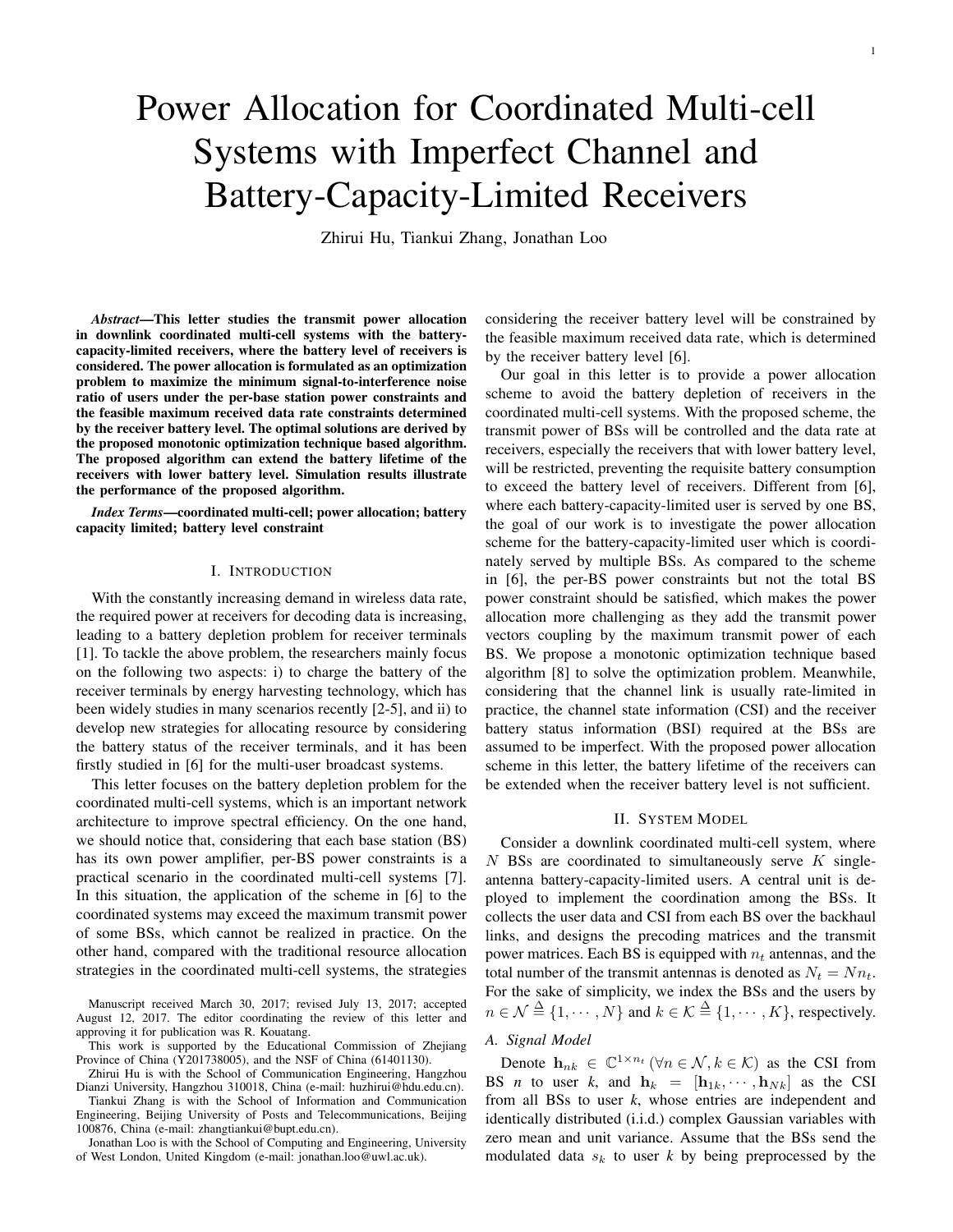precoding vector  $f_k \in \mathbb{C}^{Nn_t \times 1}$  ( $\forall k \in \mathcal{K}$ ), and that  $s_k$  ( $k \in \mathcal{K}$ ) are statistically independent with zero mean and  $E|s_k|^2 = 1$ . The received signal at user *k* is given by

$$
\mathbf{y}_k = \mathbf{h}_k \mathbf{f}_k s_k + \sum\nolimits_{t \in \mathcal{K}, t \neq k} \mathbf{h}_k \mathbf{f}_t s_t + \mathbf{n}_k \tag{1}
$$

where the second term on the right-hand side is the multiuser interference (MUI), and  $n_k \sim \mathcal{CN} (0, \sigma^2)$  is the additive white Gaussian noise variable at user *k*.

The precoding vector  $f_k$  adopts the zero-forcing precoding, which is derived with the CSI acquired at the BSs. Meanwhile, the CSI acquired at the BSs, denoted as  $\mathbf{h}_k$ , are assumed to be imperfect due to the CSI error  $\Delta_k$  such that  $h_k = \tilde{h}_k + \tilde{h}_k$  $\Delta_k, \forall k \in \mathcal{K}$ . Therefore,  $f_k$  is defined as

$$
\mathbf{f}_{k} = \sqrt{p_{k}} \mathbf{v}_{k} = \frac{\sqrt{p_{k}} \mathbf{U}_{k} \mathbf{U}_{k}^{H} \hat{\mathbf{h}}_{k}^{H}}{\left\| \mathbf{U}_{k} \mathbf{U}_{k}^{H} \hat{\mathbf{h}}_{k}^{H} \right\|}, \forall k \in \mathcal{K}
$$
\n(2)

where  $p_k \geq 0$ ,  $\mathbf{U}_k$  denotes the orthogonal basis of the null space of  $\tilde{\mathbf{H}}_k = \left[\hat{\mathbf{h}}_1^T, \cdots, \hat{\mathbf{h}}_{k-1}^T, \hat{\mathbf{h}}_{k+1}^T \cdots, \hat{\mathbf{h}}_K^T\right]$ , and  $\mathbf{p}=[p_1,\cdots,p_K]$  represents the transmit power vector.

With  $f_k$  defined as (2), (1) is simplified as

$$
\mathbf{y}_k = \mathbf{h}_k \mathbf{f}_k s_k + \sum_{t \in \mathcal{K}, t \neq k} \hat{\mathbf{h}}_k \mathbf{f}_t s_t + \sum_{t \in \mathcal{K}, t \neq k} \Delta_k \mathbf{f}_t s_t + \mathbf{n}_k
$$
  
=  $\sqrt{p_k} \mathbf{h}_k \mathbf{v}_k s_k + \sum_{t \in \mathcal{K}, t \neq k} \sqrt{p_t} \Delta_k \mathbf{v}_t s_t + \mathbf{n}_k$  (3)

It can be seen that the MUI cannot be eliminated completely, due to the CSI acquired at BSs are imperfect. Therefore, by defining  $a_k = |\mathbf{h}_k \mathbf{v}_k|^2$ ,  $b_{kt} = |\mathbf{\Delta}_k \mathbf{v}_t|^2$ ,  $\forall k, t \in \mathcal{K}, t \neq k$ , the signal-to-interference noise ratio (SINR) at user *k* is

$$
\rho_k(\mathbf{p}) = \frac{a_k p_k}{\sigma^2 + \sum_{t \in \mathcal{K}, t \neq k} b_{kt} p_t} \tag{4}
$$

Then, the data rate received at user *k* is  $r_k = \log_2(1 + \rho_k(\mathbf{p}))$ .

# *B. Battery Model*

The battery level of users are considered for allocating the transmit power, and the BSI acquired at the BSs are imperfect due to the quantization error or the feedback delay error, denoted as  $\hat{C}_k, \forall k \in \mathcal{K}$ . It constraints the energy consumption for receiving the signals, including the front-end consumption  $P_{c,k}$  and the decoding consumption  $P_{dec,k}$ . Denote T as the duration of each frame and  $E_k$  as the available energy to be consumed by the user *k*. Thus, the following constraint should be satisfied,

$$
T \cdot (P_{c,k} + P_{\text{dec},k}) \le E_k \tag{5}
$$

Generally,  $E_k$  is set to a fraction of  $\hat{C}_k$  (i.e.,  $E_k = \alpha_k \tilde{C}_k$  ( $0 \le \alpha_k \le 1$ )), such that the battery could provide enough energy (for the power consumption of screen and background programs) to guarantee the receiver's regular work. Furthermore,  $P_{c,k}$  depends on the channel quality, and  $P_{\text{dec},k}$  depends on the data rate  $r_k$  and the bit error rate (BER). In this letter, we assume  $P_{c,k}$  is a constant as the CSI is available, and consider the effect of  $r_k$  on  $P_{\text{dec},k}$ with the fixed BER, denoted as  $P_{\text{dec},k} = f(r_k)$ . There is not any model of  $f(r_k)$  extensively recognized and accepted by the research community. Here, we just present one example

proposed in [9], i.e.,  $f(r_k) = \tau_{1k}e^{\tau_{2k}r_k}$ , where the constants  $\tau_{ik}$  (i = 1, 2) denote the decoder efficiency. The formula (5) can be rewritten as  $T \cdot (P_{c,k} + f(r_k)) \leq E_k$ , from which the upper bound of  $r_k$  on the maximum data rate to be supported by user  $k \, r_{\text{max},k}$  can be derived, i.e.,

$$
r_k \le r_{\max,k} = f^{-1}(E_k), \forall k \in \mathcal{K}
$$
 (6)

where  $f^{-1}(\cdot)$  denotes the inverse function of  $f(\cdot)$ . Corresponding to the above model [9], it is expressed as  $r_{\text{max},k} =$  $\max\{\ln[(E_k/T - P_{c,k})/\tau_{1k}]/\tau_{2k}, 0\}$ . The formula (6) reveals that the receiver battery level constraints the received data rate.

#### III. POWER ALLOCATION

#### *A. Problem Formulation*

To avoid the battery depletion in the coordinated multicell system, the following two types of constraints should be considered for allocating the transmit power. One is the received data rate constraint, which is related to the receiver battery level and is shown in (6). Another is the per-BS power constraints, which should be always satisfied for the coordinated multi-cell system and is expressed as

$$
\sum_{k \in \mathcal{K}} c_{nk} p_k \le P_{\text{tx},n}, \quad \forall n \in \mathcal{N} \tag{7}
$$

where  $c_{nk} = \mathbf{v}_k^H \mathbf{B}_n \mathbf{v}_k$ ,  $\mathbf{B}_n = diag(\mathbf{0}_{(n-1)n_t}, \mathbf{I}_{n_t}, \mathbf{0}_{(N-n)n_t})$ , and  $P_{\text{tx},n}$  denotes the maximum transmit power of the BS *n*. Specifically, the power allocation scheme so as to provide the fairness performance among users under the above constraints, with imperfect CSI and BSI, can be formulated as the following max-min SINR optimization problem,

$$
\begin{array}{ll}\n\text{(P1)}: \max_{\mathbf{p}} \min_{\forall k \in \mathcal{K}} & \rho_k \text{ (p)} \\
\text{s.t.} & \sum_{k \in \mathcal{K}} c_{nk} p_k \le P_{\text{tx},n}, \qquad \forall n \in \mathcal{N} \text{ (a)} \\
\log_2 (1 + \rho_k) \le r_{\max,k}, \forall k \in \mathcal{K} \text{ (b)} \\
\log_2 (1 + \rho_k) \ge r_{\min,k}, \forall k \in \mathcal{K} \text{ (c)} \\
p_k \ge 0, \qquad \forall k \in \mathcal{K} \text{ (d)}\n\end{array}
$$
\n
$$
(8)
$$

where (c) denotes the downlink rate constraint, and  $r_{\min,k}$ denotes the minimum rate requirement of user *k*.

### *B. Problem Solution*

*Remark(Feasibility)*: Note that if  $r_{\min,k}$ 's are too large, there may not exist a feasible solution to problem (P1). To guarantee the feasibility of problem (P1), the following two conditions should be satisfied: i)  $r_{\min,k} \leq r_{\max,k}$ , and ii) **p**, that makes each user rate achieves  $r_{\min,k}$ , exists and satisfies (7). The procedure of the feasibility check is shown as follows.

| <b>Procedure 1</b> Feasibility check of $r_{\min,k}$ in problem (P1) |  |  |  |  |  |
|----------------------------------------------------------------------|--|--|--|--|--|
|----------------------------------------------------------------------|--|--|--|--|--|

Check whether  $r_{\min,k} \leq r_{\max,k}$  or the maximum eigenvalue of matrix  $G$  is smaller than 1, where the elements of  $G$  are

$$
G_{kt} = \begin{cases} 0, & k = t \\ (2^{r_{\min,k}} - 1)b_{kt}/a_k, & k \neq t \end{cases}
$$

If one of them is unsatisfied,  $r_{\min,k}$ 's are infeasible. Otherwise, go to step 2.

2 Computer **p** according to **p** =  $(I - G)^{-1}$ **l**, where **l** is a  $K \times 1$ vector with elements  $\tilde{l}_k = (2^{r_{\min,k}} - 1)\sigma^2/a_k$ , and check whether it satisfies (7). If it is satisfied,  $r_{\min,k}$ 's are feasible. Otherwise,  $r_{\min,k}$ 's are infeasible.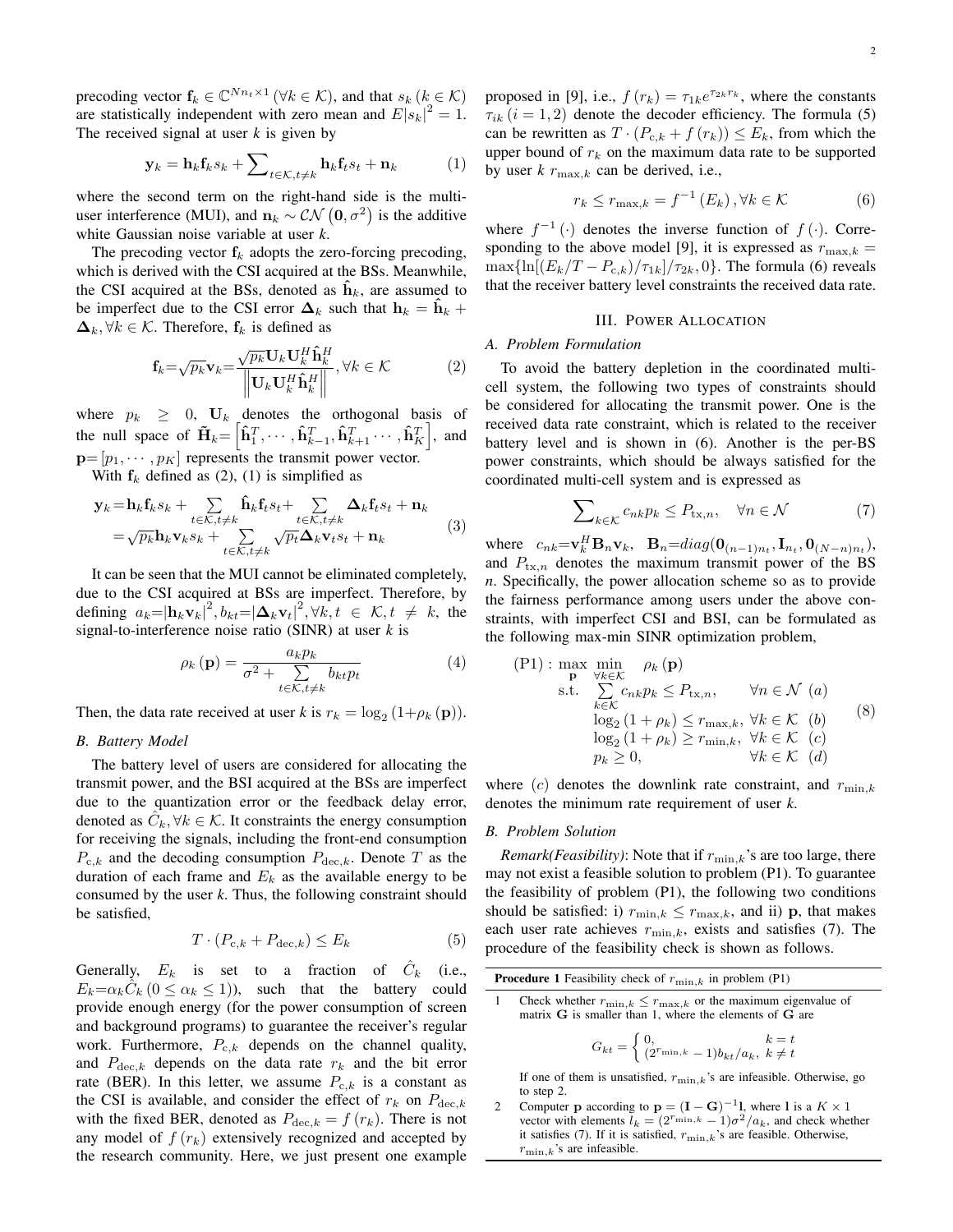To solve the optimization problem (8), we firstly transform the optimal problem (P1) to an equivalent monotonically increasing problem, which is defined as (P2) in the following; then solve problem (P2) by the proposed monotonic optimization technique based algorithm.

Problem (P1) can be rewritten as follows,

$$
\begin{array}{ll}\n\text{(P1')} : \max_{\mathbf{p}} \min_{\forall k \in \mathcal{K}} \rho_k \text{ (p)}\\ \text{s.t.} \quad \mathbf{p} \in \mathcal{P}\n\end{array} \tag{9}
$$

with the feasible set  $P = \{ \mathbf{p} | \sum_{n=1}^{\infty}$  $\sum_{k \in \mathcal{K}} c_{nk} p_k \leq P_{\text{tx},n}, 2^{r_{\min,k}} - 1 \leq$  $\rho_k(\mathbf{p}) \leq 2^{r_{\max,k}} - 1, p_k \geq 0, \forall k \in \mathcal{K}, n \in \mathcal{N}$ , which is a nonempty polytope on R.

Inspired by max q∈Q  $q = \max$  $u \in \mathcal{U}$ u for  $\forall Q \subset (0+\infty]$  with  $U = \{u \mid 0 \le u \le q, q \in \mathcal{Q}\}\,$ , we further transform the problem  $(P1')$  equivalently to

$$
\text{(P2)}: \max_{\mathbf{u} = [u_1, \cdots, u_K]} \Phi(\mathbf{u}) \stackrel{\Delta}{=} \min_{\forall k \in \mathcal{K}} u_k \quad \text{(10)}\text{s.t.} \quad \mathbf{u} \in \mathcal{U}
$$

where the feasible set  $\mathcal{U} = \{ \mathbf{u} | 0 \leq u_k \leq \rho_k(\mathbf{p}), \forall k \in \mathcal{U} \}$  $\mathcal{K}, \mathbf{p} \in \mathcal{P}$ . It is noticed that  $\Phi(\mathbf{u})$  is monotonically increasing in normal set U, i.e., for  $\mathbf{u}' \succeq \mathbf{u}, \forall \mathbf{u}', \mathbf{u} \in \mathcal{U}$ ,  $\Phi(\mathbf{u}') \geq \Phi(\mathbf{u})$ . Thus, the optimal solution of (P2), denoted as  $\mathbf{u}^* = [u_1^*, \cdots, u_K^*],$  must be achieved at  $u_k = \rho_k(\mathbf{p}), \forall k \in \mathcal{K}.$ Denote  $p^*$  as a power vector corresponding to the optimal solution  $\mathbf{u}^*$ , i.e.,  $u_k^* = \rho_k(\mathbf{p}^*)$ ,  $\forall k \in \mathcal{K}$ . It is clearly that  $\mathbf{p}^*$ is the optimal solution of problem (P1) and can be found by solving the *K* linear equations  $u_k^*(\sigma^2 + \sum_k$  $\sum_{t \in \mathcal{K}, t \neq k} b_{kt} p_t$ ) –  $a_k p_k$ =0 with *K* variables  $p_1, \dots, p_K$ . The *K* equations are linearly independent with probability 1 as the independence of the coefficients of  $p_k$  ( $k \in \mathcal{K}$ ), revealing that there is a unique solution. Hence, the problem (P1) and (P2) are equivalent with each other. *In the following, we focus on how to solve the problem* (P2).

Considering the monotonically increasing of  $\Phi(\mathbf{u})$ , we propose a monotonic optimization technique [8] based algorithm to derive the optimal solution of problem (P2). The basic idea of the proposed algorithm is to construct the *outer*  $polyblock<sup>1</sup>$  of U iteratively (denoted as  $\mathcal{R}_i$  in the *i*th iterative) approximating U, i.e.,  $\mathcal{R}_0 \supset \mathcal{R}_1 \supset \cdots \supset \mathcal{U}$ , until the optimal vertex in the outer polyblock of  $U$  lies in  $U$ . Specifically, firstly, an initial outer polyblock  $\mathcal{R}_0$  of  $\mathcal{U}$  is constructed with one vertex  $\mathbf{u}_0 = [u_{01}, \dots, u_{0K}]$  (the value is initialized) and vertex set  $\mathcal{T}_0 = {\mathbf{u}_0}$ . Then, verify that whether  $\mathbf{u}_0$  is the optimal solution. If  $\mathbf{u}_0 \in \mathcal{U}$ , problem (P2) is solved and  $\mathbf{u}^* = \mathbf{u}_0$ ; otherwise, construct a smaller outer polyblock  $\mathcal{R}_1 \subset \mathcal{R}_0$  of U with vertex set  $\mathcal{T}_1 = {\mathbf{v}_{11}, \cdots, \mathbf{v}_{1K}}$ , where each vertex  $\mathbf{v}_{1j}=\mathbf{u}_0 - (1-\lambda_0) u_{0j} \mathbf{e}_j, \forall j \in \mathcal{K}$  (the calculation of  $\lambda_0$ will be introduced below), and then find the vertex  $\mathbf{u}_1$  in  $\mathcal{T}_1$  that maximizes the objective function of problem (P2), i.e.,  $\mathbf{u}_1 = \arg \max \{ \Phi(\mathbf{u}) | \mathbf{u} \in \mathcal{T}_1 \}.$  The above procedure is u repeated until an optimal solution is found, or in other words, the algorithm will terminate at the *i*th iteration if  $u_i \in \mathcal{U}$ .

<sup>1</sup>Given any finite set  $\mathcal{T} = \{v_i | i = 1, \cdots, K\}$ , the union of all the boxes  $[0, v_i]$ , denoted as  $\mathcal{R}$ , is a polybock with vertex set  $\mathcal{T}$ .  $\mathcal{R}$  is an outer polyblock of U if  $\mathcal{R} \supseteq \mathcal{U}$  [8].

To realize the proposed algorithm, the value of  $\mathbf{u}_0$  and the calculation of  $\lambda_i$  are given as follows. As the best SINR for user *k* is  $\bar{\rho}_k = a_k \min_{\forall n \in \mathcal{N}} \{P_{\text{tx},n}/c_{nk}\}/\sigma^2$  and the constraint  $\rho_k(\mathbf{p}) \leq 2^{r_{\max,k}} - 1$  must be satisfied, the elements of  $\mathbf{u}_0$  can be set to

$$
u_{0k} = \min\left\{ a_k \min_{\forall n \in \mathcal{N}} \{P_{\text{tx},n}/c_{nk}\} / \sigma^2, 2^{r_{\text{max},k}} - 1 \right\}, \forall k \in \mathcal{K}
$$
\n(11)

Besides,  $\lambda_i$  is calculated by  $\lambda_i = \max \{ \beta | \beta \mathbf{u}_i \in \mathcal{U} \}$ , which is equivalent to

$$
\begin{aligned} \text{(P3)}: \max_{\beta} &\beta\\ \text{s.t.} \sum_{k \in \mathcal{K}} c_{nk} p_k \le P_{\text{tx},n}, &\forall n \in \mathcal{N}(a) \\ &\beta u_{ik} \left( \sigma^2 + \sum_{t \in \mathcal{K}, t \ne k} b_{kt} p_t \right) \le a_k p_k, \forall k \in \mathcal{K}(b) \\ &2^{r_{\min,k}} - 1 \le \beta u_{ik} \le 2^{r_{\max,k}} - 1, &\forall k \in \mathcal{K}(c) \\ \text{(12)} \end{aligned}
$$

The problem (P3) can be solved by the bisection method, which is shown in Algorithm 1.

| <b>Initialization</b> $U_0 = \max\{u_{0k}/u_{ik}\}, L_0 = 0$ , set $\varsigma > 0$ and<br>$i=0$ .<br><b>While</b> $(U_i - L_i)/U_i > \varsigma$<br>2<br>3<br>$i = i + 1.$<br>$U_i = U_{i-1}, L_i = \beta^*$ ; otherwise, $U_i = \beta^*$ , $L_i = L_{i-1}$ .<br>end<br>5 |   | <b>Algorithm 1</b> The proposed algorithm for calculating $\lambda_i$          |
|--------------------------------------------------------------------------------------------------------------------------------------------------------------------------------------------------------------------------------------------------------------------------|---|--------------------------------------------------------------------------------|
|                                                                                                                                                                                                                                                                          |   |                                                                                |
|                                                                                                                                                                                                                                                                          |   |                                                                                |
|                                                                                                                                                                                                                                                                          |   |                                                                                |
|                                                                                                                                                                                                                                                                          |   |                                                                                |
|                                                                                                                                                                                                                                                                          |   | Update $\beta^* = (U_{i-1} + L_{i-1})/2$ , and verify the feasibility of       |
|                                                                                                                                                                                                                                                                          |   | finding $p_k$ , that satisfies (12a)-(12c) with $\beta^*$ . If it is feasible, |
|                                                                                                                                                                                                                                                                          |   |                                                                                |
|                                                                                                                                                                                                                                                                          |   |                                                                                |
|                                                                                                                                                                                                                                                                          | 6 | $\lambda_i$ is derived as $\lambda_i = \beta^*$ .                              |

With the above procedure, the optimal solution of problem (P2)  $u^*$  can be derived. Then, the optimal solution of problem (P1), with  $\mathbf{u}^* = \lambda_i \mathbf{u}_i$ , can be found by solving *K* linear equations  $u_k^*(\sigma^2 + \sum$  $\sum_{t \in \mathcal{K}, t \neq k} b_{kt} p_t$  -  $a_k p_k$  = 0. With the above analysis, the algorithm for solving problem (P1) is shown in Algorithm 2.

| <b>Algorithm 2</b> The proposed algorithm for problem (P1) |  |
|------------------------------------------------------------|--|
|------------------------------------------------------------|--|

0 **Feasibility Check** Check the feasibility of  $r_{\min,k}$  by Procedure 1. If  $r_{\min,k}$ 's are infeasible, terminate the algorithm. Otherwise, go to step 1.

1 **Initialization** Construct an initial outer polyblock  $\mathcal{R}_0$  of U with one vertex  $\mathbf{u}_0 = [u_{01}, \dots, u_{0K}]$ . The elements of  $\mathbf{u}_0$  are

$$
u_{0k} = \min\left\{ a_k \min_{\forall n \in \mathcal{N}} \{P_{\text{tx},n}/c_{nk}\} / \sigma^2, 2^{r_{\text{max},k}} - 1 \right\}, \forall k \in \mathcal{K}
$$

Set  $\delta > 0$  and  $i=0$ . Besides, calculate  $\lambda_0$  based on Algorithm 1. 2 While  $\Phi(\mathbf{u}_i) - \Phi(\lambda_i \mathbf{u}_i) \ge \delta$ <br>3  $i = i + 1$ .

3  $i = i + 1$ .<br>4 Construct Construct a smaller outer polyblock  $\mathcal{R}_i \subset \mathcal{R}_{i-1}$  of U with vertex set  $\mathcal{T}_i = {\mathbf{v}_{i1}, \cdots, \mathbf{v}_{iK}}$ , where each vertex is computed by  $\mathbf{v}_{ij} = \mathbf{u}_{i-1} - (1 - \lambda_{i-1}) u_{(i-1)j} \mathbf{e}_j, \forall j \in \mathcal{K}$ . 5 Find one vertex  $\mathbf{u}_i \in \mathcal{T}_i$  that maximize  $\Phi(\mathbf{u})$ , i.e.,

 $\mathbf{u}_i = \argmax_{\mathbf{u}} {\{\Phi(\mathbf{u}) | \mathbf{u} \in \mathcal{T}_i \}.}$ 

6 Calculate  $\lambda_i$  based on Algorithm 1.<br>7 end

7 end<br>8 Con

8 Compute the optimal solution of problem (P1) by solving *K* linear equations  $u_k^*$  $\left(\sigma^2 + \sum_{t \in \mathcal{K}, t \neq k} b_{kt} p_t\right) - a_k p_k = 0$  with

 $\mathbf{u}^* = \lambda_i \mathbf{u}_i$ .